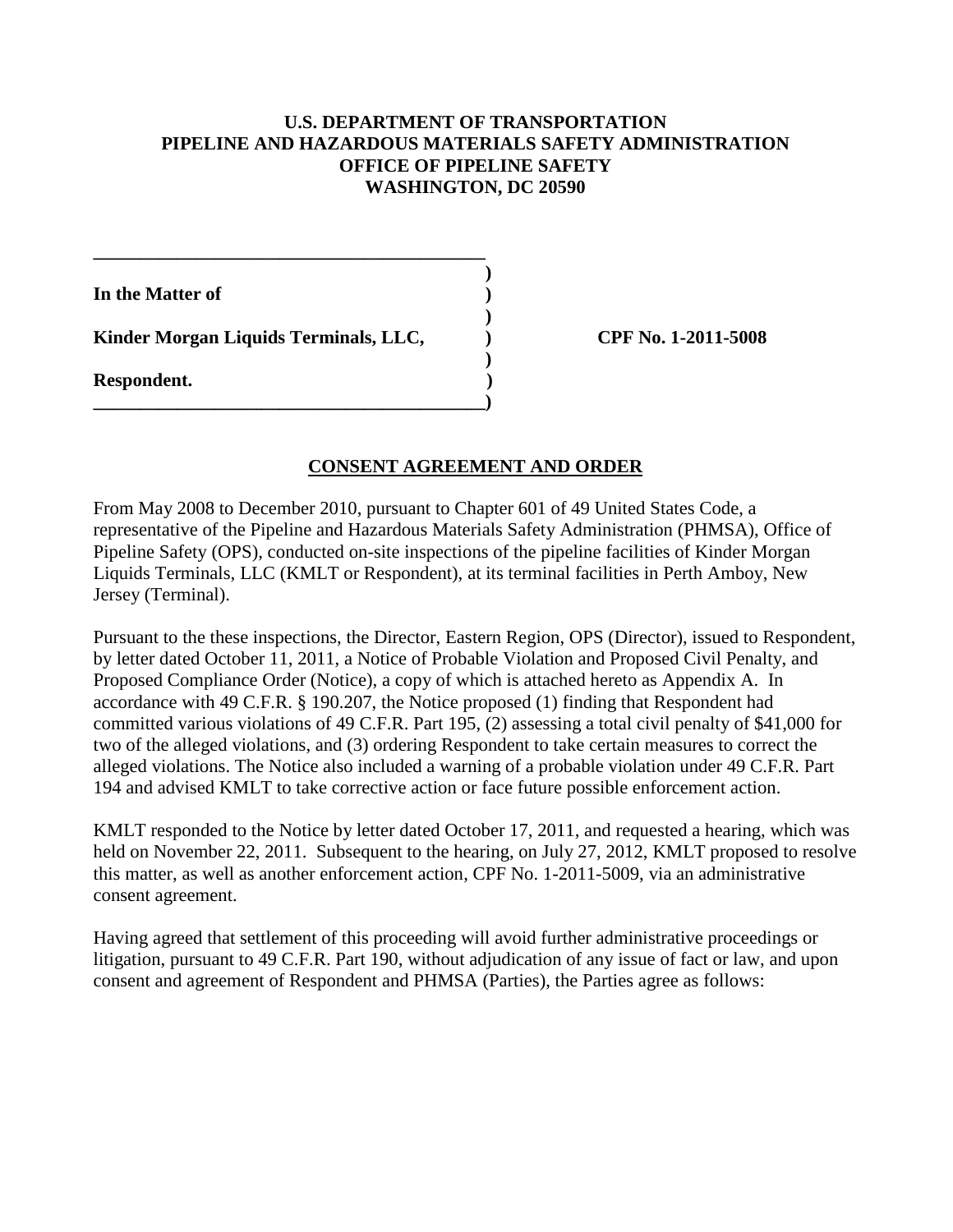#### **I. General Provisions.**

 $\overline{\phantom{a}}$ 

1. For purposes of this Consent Agreement and Order (Agreement), Respondent acknowledges that as operator of the Terminal, KMLT and its pipeline system located at the Terminal are subject to the jurisdiction of the Federal pipeline safety laws, 49 U.S.C. 60101, *et seq.*, and the regulations and administrative orders issued thereunder.<sup>1</sup> As used in this Agreement, the terms "pipeline system" and "pipeline facility" shall be defined as in 49 C.F.R. Part § 195.2. Respondent acknowledges that it received proper notice of PHMSA's action in this proceeding and that the Notice states claims upon which relief may be granted pursuant to 49 U.S.C. 60101, *et seq.,* and the regulations and orders issued thereunder.

2. Respondent consents to the issuance of this Agreement, and hereby waives any further procedural requirements with respect to its issuance. Respondent waives all rights to contest the adequacy of notice or the validity of the Agreement, including all rights to administrative or judicial hearings or appeals.

3. This Agreement shall apply to and be binding upon PHMSA, and upon Respondent, its officers, directors, and employees, and its successors, assigns, or other entities or persons otherwise bound by law. Respondent agrees to provide a copy of this Agreement, and any incorporated work plans and schedules, to all of KMLT's officers, employees, and agents whose duties might reasonably include compliance with this Agreement.

4. For all transfers of ownership or operating responsibility of Respondent's pipeline system at the Terminal, KMLT will provide a copy of this Agreement to the prospective transferee at least 60 business days prior to such transfer and simultaneously provide written notice of the prospective transfer to the Director and the Associate Administrator for Pipeline Safety, PHMSA, 1200 New Jersey Avenue, SE, Washington, D.C. 20590.

5. This Agreement constitutes the final, complete and exclusive agreement and understanding between the Parties with respect to the settlement embodied in this Agreement, and the Parties acknowledge that there are no representations, agreements or understandings relating to the settlement other than those expressly contained in this Agreement and its appendices.

6. Nothing in this Agreement affects or relieves KMLT of its responsibility to comply with all applicable requirements of the Federal pipeline safety laws, 49 U.S.C. § 60101 *et seq.*, and the regulations and orders issued thereunder. Nothing in this Agreement alters PHMSA's right of access, entry, inspection, and information gathering or its authority to bring any enforcement actions against Respondent pursuant to the Federal pipeline safety laws, the regulations and orders issued thereunder, or any other provision of Federal or State law.

7. This Agreement does not waive or modify any Federal, State, or local laws or regulations that

<sup>1</sup> For a map showing the jurisdictional components of Respondent's system at the Terminal, see drawings entitled, "Kinder Morgan Perth Amboy, NJ, Liquids Terminal, Tank Field P&ID's," prepared by STV Incorporated, consisting of 41 sheets, dated May 6, 2013 (on file with PHMSA Eastern Region).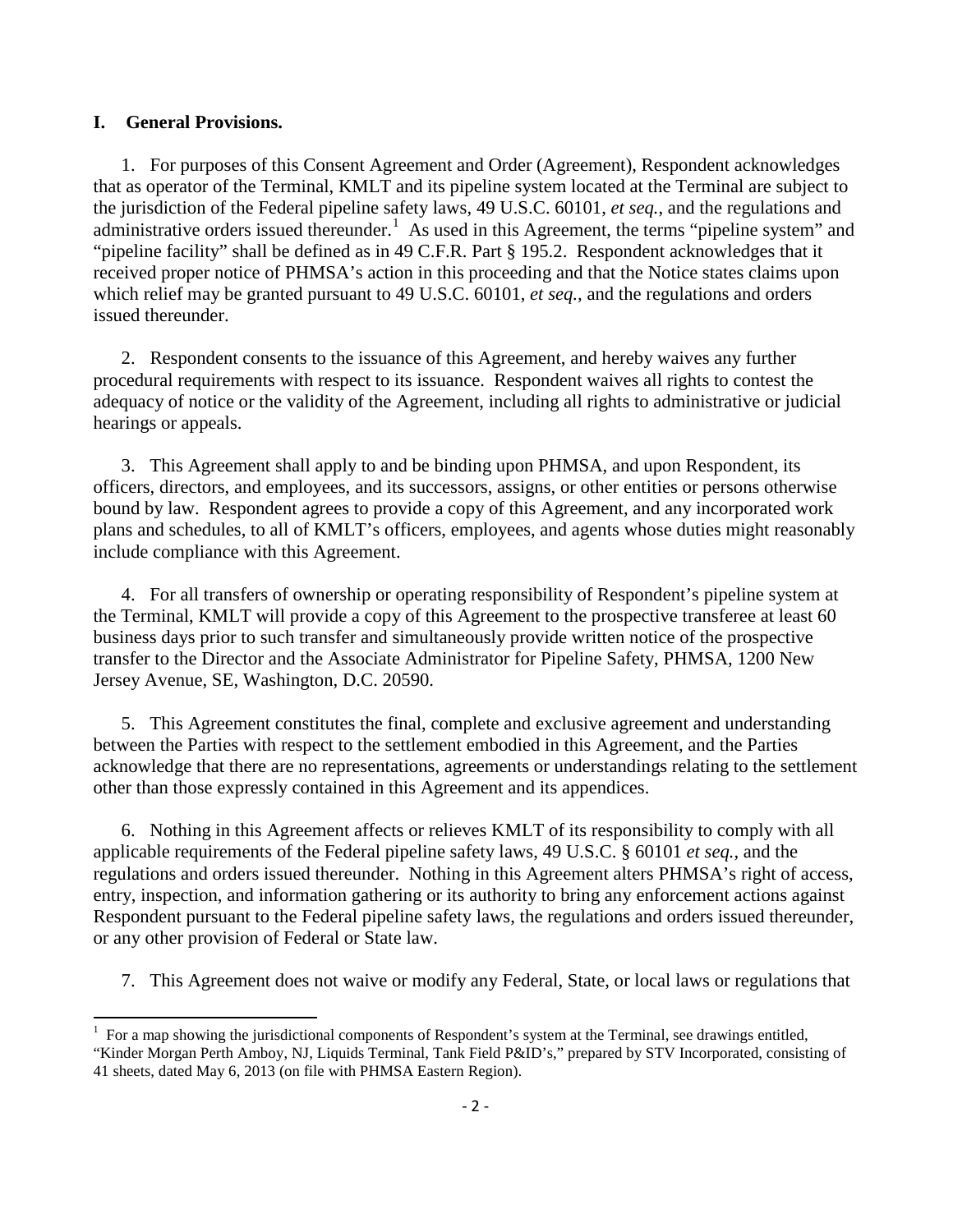are applicable to KMLT or its pipeline systems. This Agreement is not a permit, or a modification of any permit, under any Federal, State, or local laws or regulations. Respondent remains responsible for achieving and maintaining compliance with all applicable Federal, State, and local laws, regulations and permits.

8. This Agreement does not create rights in, or grant any cause of action to, any third party not party to this Agreement. The U.S. Department of Transportation (DOT) is not liable for any injuries or damages to persons or property arising from acts or omissions of Respondent or its officers, employees, or agents carrying out the work required by this Agreement. KMLT agrees to hold harmless DOT, its officers, employees, agents, and representatives from any and all causes of action arising from any acts or omissions of Respondent or its contractors in carrying out the work required by this Agreement.

9. The Parties agree that the facts are as alleged in each item of the Notice and that each item may be considered by PHMSA to be a prior offense in any future PHMSA enforcement action against KMLT**.** This Agreement, however, does not constitute a finding of violation of any Federal law or regulation and may not be used in any civil proceeding of any kind as evidence or proof of any fact, fault or liability, or as evidence of the violation of any law, rule, regulation or requirement, except in a proceeding to enforce the provisions of this Agreement or in future PHMSA enforcement actions.

10. Respondent agrees to complete the corrective actions specified in Section II (Work to be Performed) of this Agreement and to pay the civil penalties specified in Section III (Civil Penalties).

#### **II. Work to be Performed.**

11. KMLT agrees to perform all the corrective actions set forth in the proposed Compliance Order, as included in the Notice and incorporated herein as part of Appendix A, except for Item 7 (see Paragraph 12 below), and Item 11 (see Paragraph 13 below).

12. With respect to Item 7 of the proposed Compliance Order, Respondent agrees to perform all the corrective actions set forth in Appendix B to this Agreement, entitled "Perth Amboy Terminal MOP Substantiation" (Perth Amboy Project), which is hereby incorporated into this Agreement. The Perth Amboy Project may be revised to incorporate new information obtained during the evaluations and remedial activities performed as part of the Perth Amboy Project. Respondent must submit any proposed Perth Amboy Project revisions to the Director for approval. The Director may approve proposed revisions, in whole or in part, or may direct KMLT to revise or modify the Perth Amboy Project as necessary, as set forth in Section III (Review and Approval Process) and Section IV (Dispute Resolution) below.

13. With respect to Item 11 of the proposed Compliance Order, Respondent agrees to complete all work within 180 days of the Effective Date of this Agreement, as defined below.

14. The Director may grant an extension of time for completion of any of the work to be performed under this Section II upon Respondent's timely, written request that demonstrates both good cause for an extension and provides sufficient detail to enable the Director to evaluate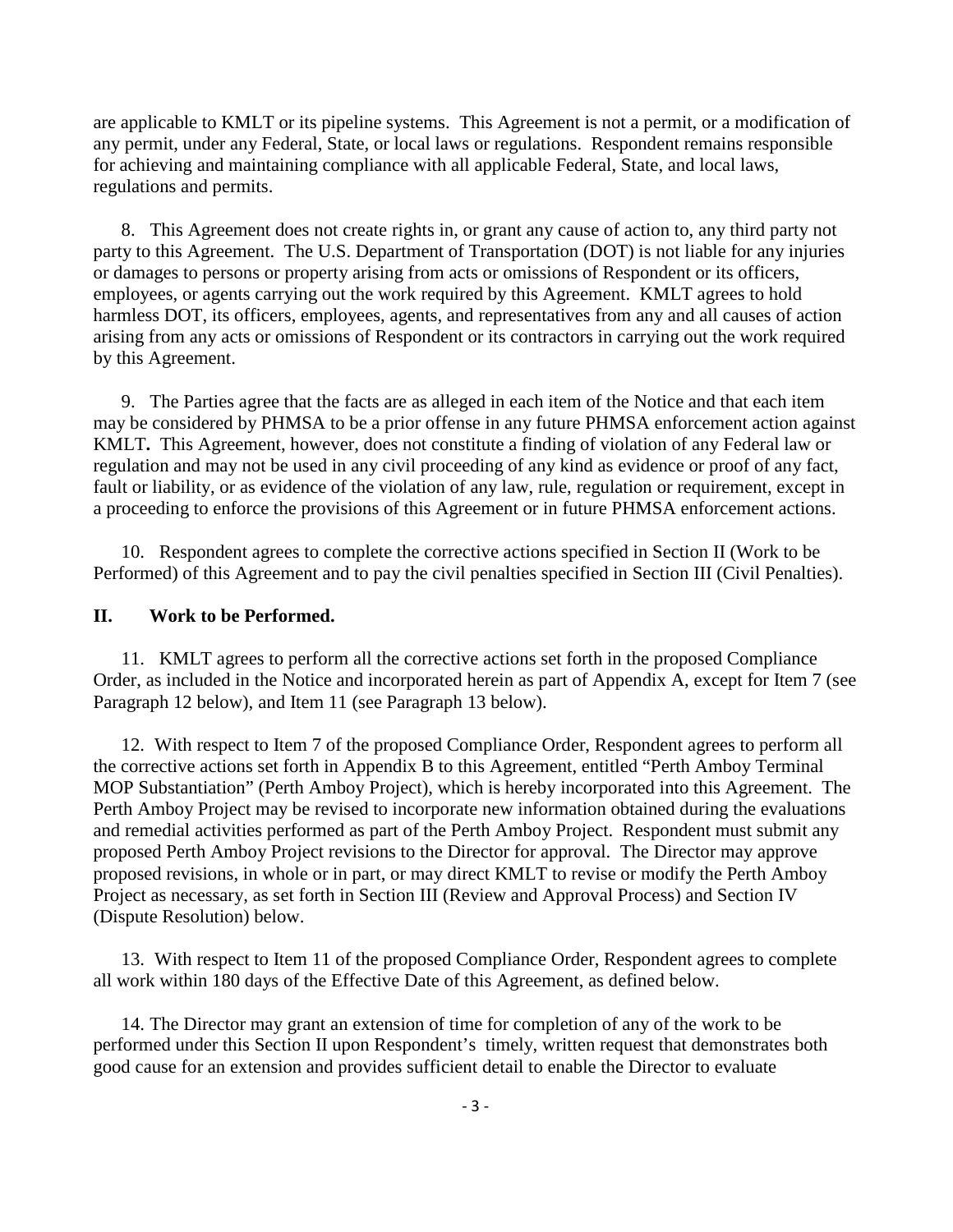Respondent's request.

#### **III. Review and Approval Process.**

15. With respect to any submission under Section II of this Agreement that requires the approval of the Director, the Director may: (a) approve, in whole or in part, the submission; (b) approve the submission on specified conditions; (c) disapprove, in whole or in part, the submission; or (d) any combination of the foregoing. In the event of approval in whole, in part, or upon conditions, KMLT will proceed to take all actions required by the submission as modified by the Director, subject to Respondent's right to invoke procedures in Section IV with respect to any conditions identified by the Director. In the event the Director does not accept all or any portion of a submission, the Director will provide KMLT with a written notice of the deficiencies. Respondent will correct all deficiencies within the time specified by the Director and resubmit it for acceptance. If Respondent fails to correct the specified deficiencies, the Director may invoke the dispute resolution process provided in Section IV below.

#### **IV. Dispute Resolution.**

16. The Director and Respondent will informally attempt to resolve any disputes arising under this Agreement. If KMLT and the Director are unable to informally resolve the dispute within 15 business days, Respondent may request in writing, within 10 business days, a written determination resolving the dispute by the Associate Administrator for Pipeline Safety, PHMSA. Along with its request, Respondent will provide the Associate Administrator with all information KMLT believes is relevant to the dispute. If the request is submitted as provided herein, the Associate Administrator will issue a written determination that shall be final. The existence of a dispute and PHMSA's consideration of matters placed in dispute shall not excuse, toll, or suspend any term or timeframe for completion of any work to be performed under this Agreement during the pendency of the dispute resolution process, except as agreed by the Director or the Associate Administrator in writing.

#### **V. Enforcement of Agreement and Order.**

17. This Agreement, including all plans and schedules incorporated by reference, is subject to all enforcement authorities available to PHMSA under 49 U.S.C. § 60101, *et seq.,* and 49 C.F.R. Part 190, including administrative civil penalties under 49 U.S.C. § 60122 of up to \$200,000 per violation for each day the violation continues and referral of the case to the Attorney General for judicial enforcement, if PHMSA determines that Respondent is not complying with the terms of the Agreement, in accordance with determinations made by the Director, or if appealed, in accordance with decisions of the Associate Administrator. The Perth Amboy Project and all other work plans and associated schedules developed under Section II shall be automatically incorporated into this Agreement and are enforceable in the same manner.

#### **VI. Civil Penalties.**

18. Within 15 days from the execution of this Agreement, Respondent agrees to pay to the United States a total civil penalty in the amount of Forty-One Thousand Dollars (\$41,000.00), said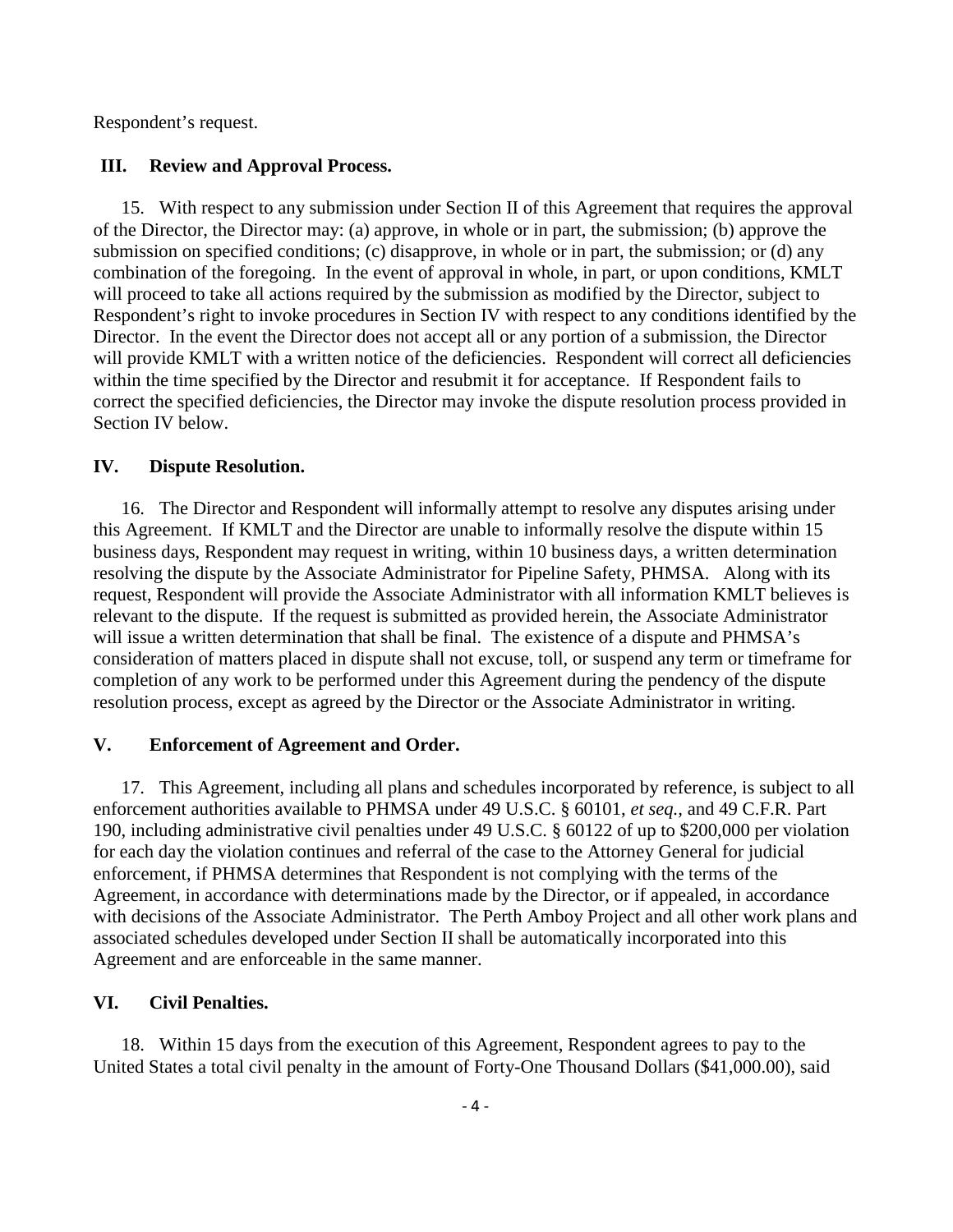amount being assessed by PHMSA for the following alleged violations set forth in the Notice:

- a. \$20,500, as proposed for Item 11 in the Notice, for the alleged violation of 49 C.F.R. § 195.404(c)(3); and
- b. \$20,500, as proposed for Item 12 in the Notice, for the alleged violation of 49 C.F.R. § 195.404(c)(3).

19. Payment of the \$41,000.00 must be made within 15 days of the Effective Date, as defined below. Federal regulations (49 C.F.R. § 89.21(b)(3)) require such payment to be made by wire transfer through the Federal Reserve Communications System (Fedwire), to the account of the "U.S. Treasury." Questions concerning wire transfers should be directed to: Financial Operations Division (AMZ-341), Federal Aviation Administration, Mike Monroney Aeronautical Center, P. O. Box 269039, Oklahoma City, Oklahoma 73125. The telephone number of the Division is (405) 954- 8893.

20. Failure to pay the penalty set forth above within 15 days of the Effective Date will result in the accrual of interest at the current annual rate in accordance with 31 U.S.C. § 3717, 31 C.F.R. § 901.9 and 49 C.F.R. § 89.23. Pursuant to those same authorities, a late penalty charge of six percent (6%) per annum will be charged if payment is not made within 110 days of service of a Notice of Late Payment. Furthermore, failure to pay the civil penalty may result in referral of the matter to the Attorney General for appropriate action in a United States District Court.

#### **VII. Miscellaneous.**

21. PHMSA will have the right to inspect the records and facilities of KMLT or any contractor or agent thereof upon reasonable notice, to confirm that the Perth Amboy Project and other compliance terms of this Agreement are being undertaken in conformity with the terms of this Agreement.

22. Except as otherwise provided herein, this Agreement may be modified only by the mutual agreement of the Parties and set forth in writing and signed by both Parties.

23. Each undersigned representative of the Parties certifies that he is fully authorized by the party represented to enter into the terms and conditions hereof and to execute and legally bind that party to it.

#### **VIII. Effective Date and Term.**

24. The "Effective Date" as used herein is the date on which this Agreement has been signed by both KMLT and PHMSA. Unless specified to the contrary, all deadlines for actions required by the Agreement run from the effective Date of the Agreement.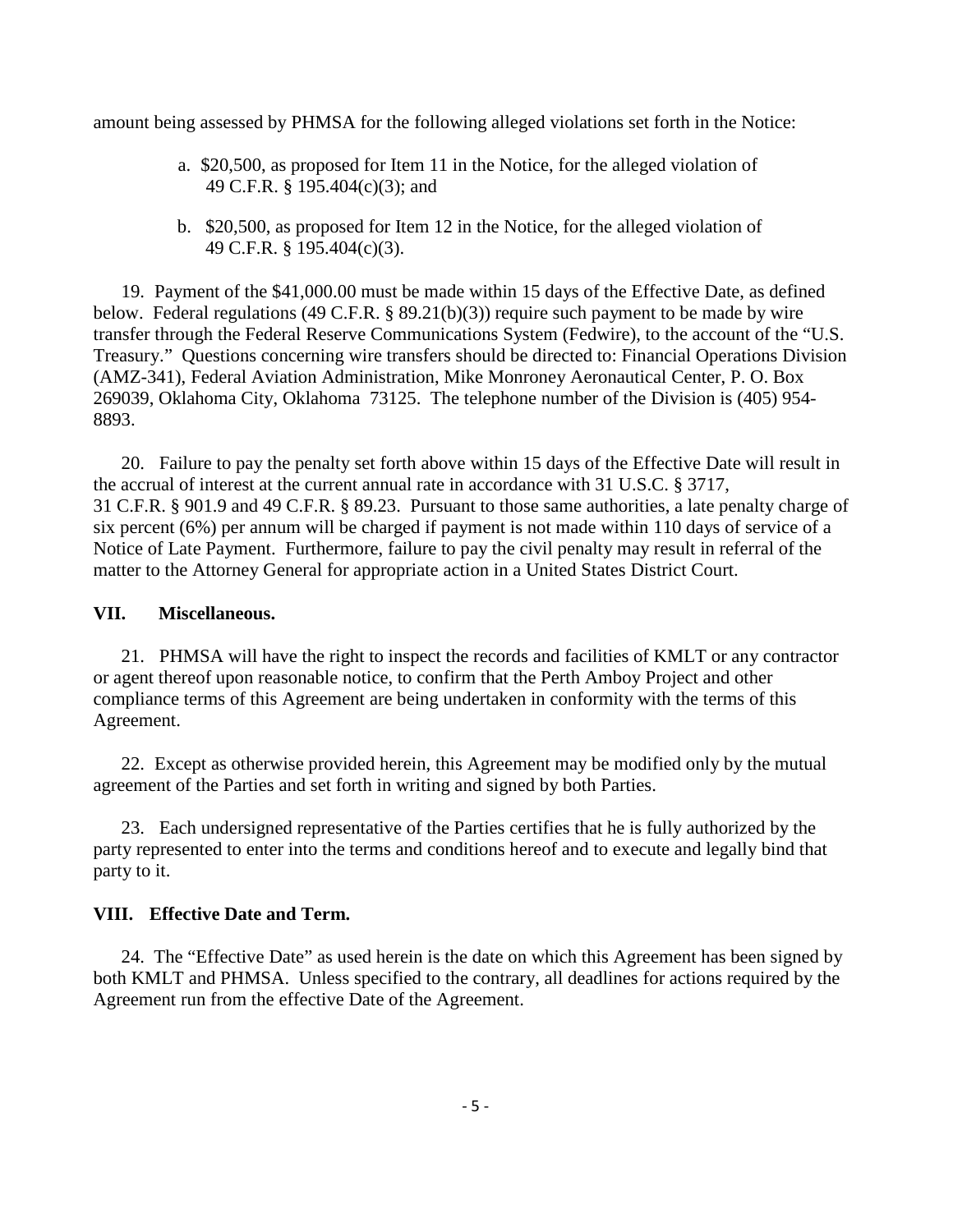#### **IX. Termination.**

25. This Agreement will terminate upon payment of the full penalty amount set forth in Section VI (Civil Penalties) and the completion of all terms set forth in Section II (Work to Be Performed), as

26. determined by the Director. Respondent may request, and PHMSA will provide, written confirmation when this Agreement is terminated. Nothing in this Agreement prevents Respondent from completing any of the obligations earlier than the deadlines provided for herein.

The Parties hereby agree to all conditions and terms of this Agreement:

\_\_\_\_\_\_\_\_\_\_\_\_\_\_\_\_\_\_\_\_\_ \_\_\_\_\_\_\_\_\_\_\_\_\_\_\_\_\_\_\_\_\_

For PHMSA: For Kinder Morgan Liquids Terminals, LLC:

Jeffrey D. Wiese Carlos Munguia Associate Administrator for Vice-President

Pipeline Safety, PHMSA Kinder Morgan Liquids Terminals, LLC

Date Date

\_\_\_\_\_\_\_\_\_\_\_\_\_\_\_\_\_\_\_\_\_\_\_\_\_\_\_ \_\_\_\_\_\_\_\_\_\_\_\_\_\_\_\_\_\_\_\_\_\_\_\_\_\_\_\_\_\_\_\_\_\_\_\_\_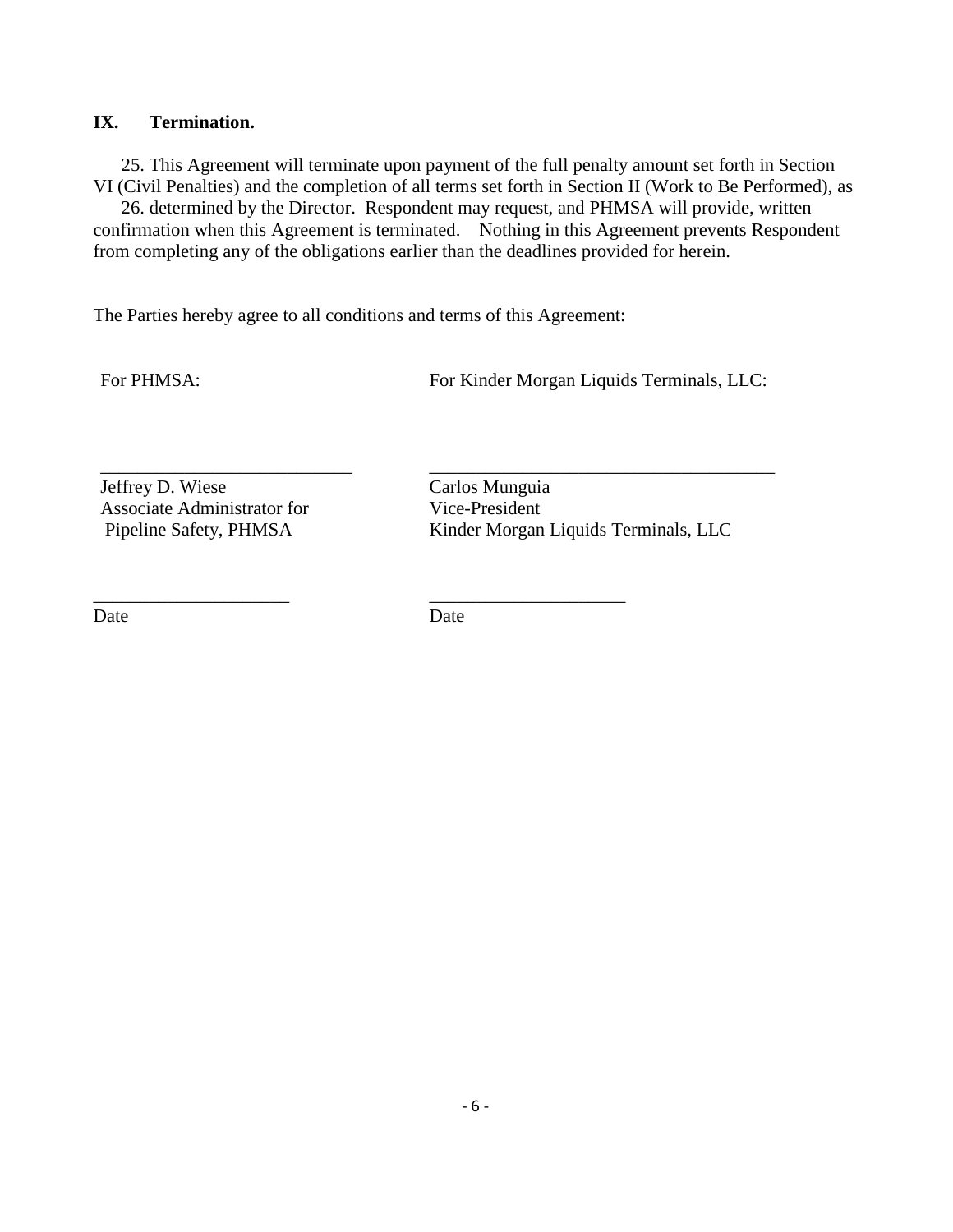# **APPENDIX A**

**[INSERT COPY OF NOPV]**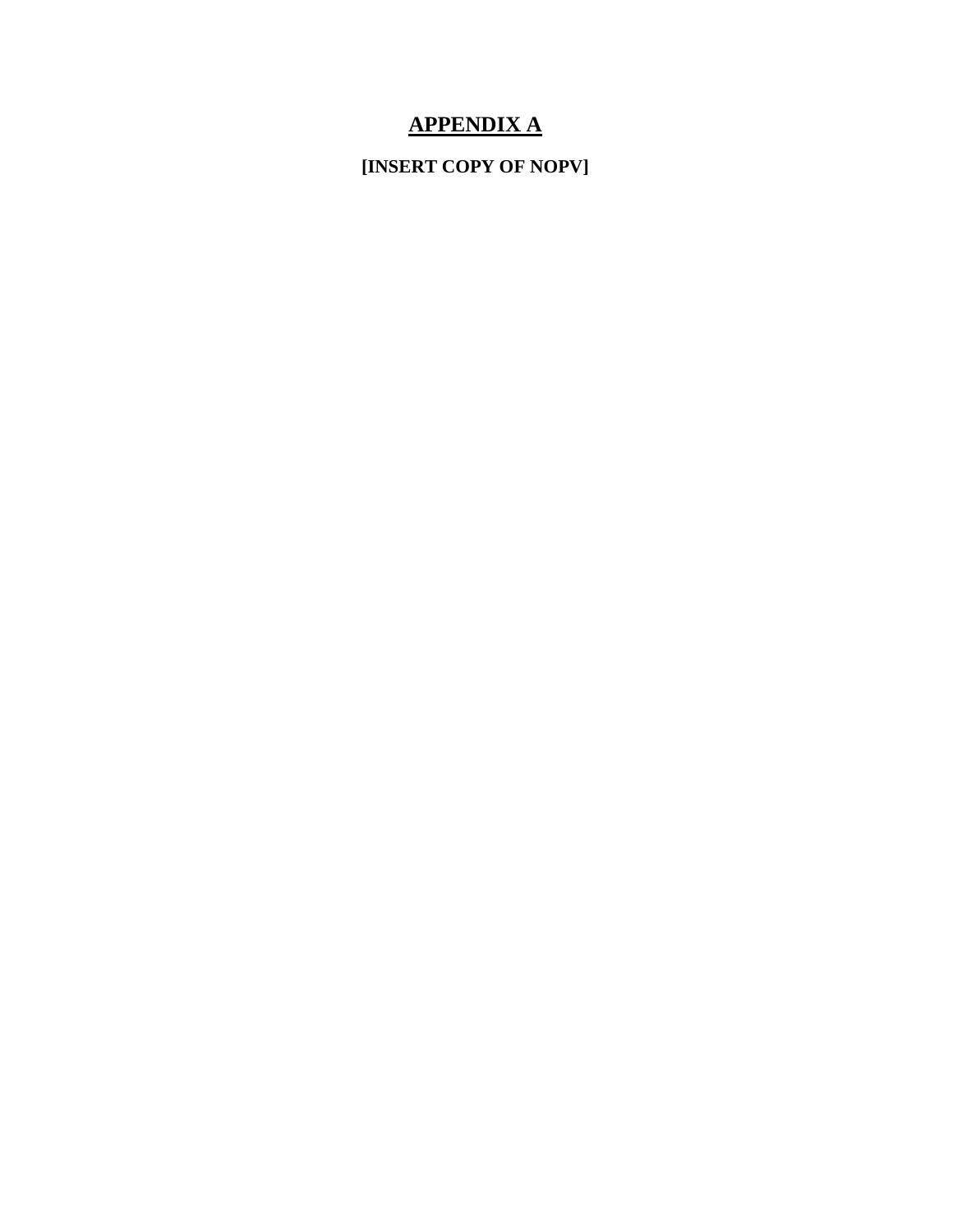# **APPENDIX B**

**[ INSERT COPY OF MOP PROTOCOL ]**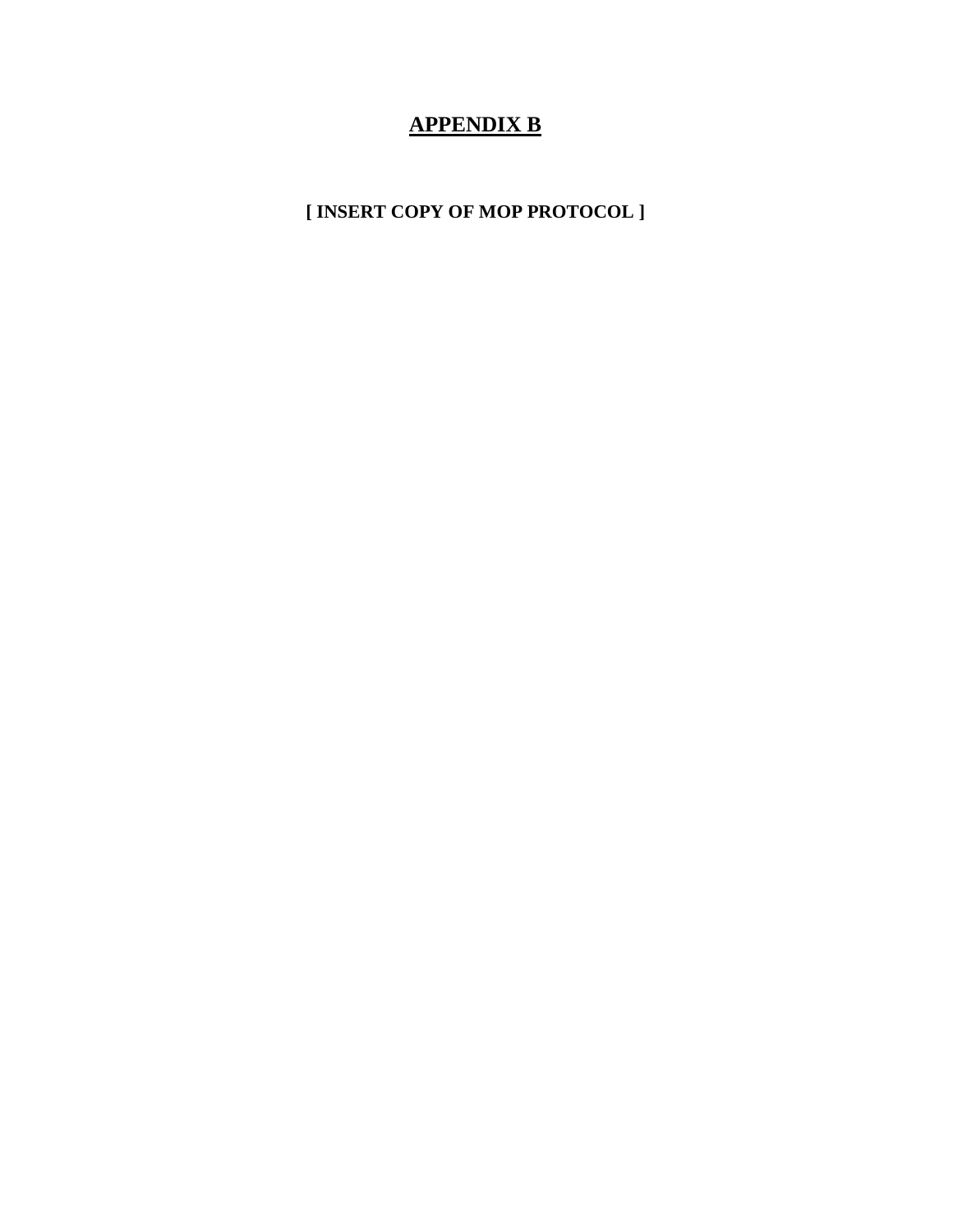

# **Kinder Morgan Liquids Terminals, LLC**

# **PERTH AMBOY PROJECT**

Substantiation of Terminal Piping Maximum Operating Pressure (MOP)

Perth Amboy Terminal, Perth Amboy, NJ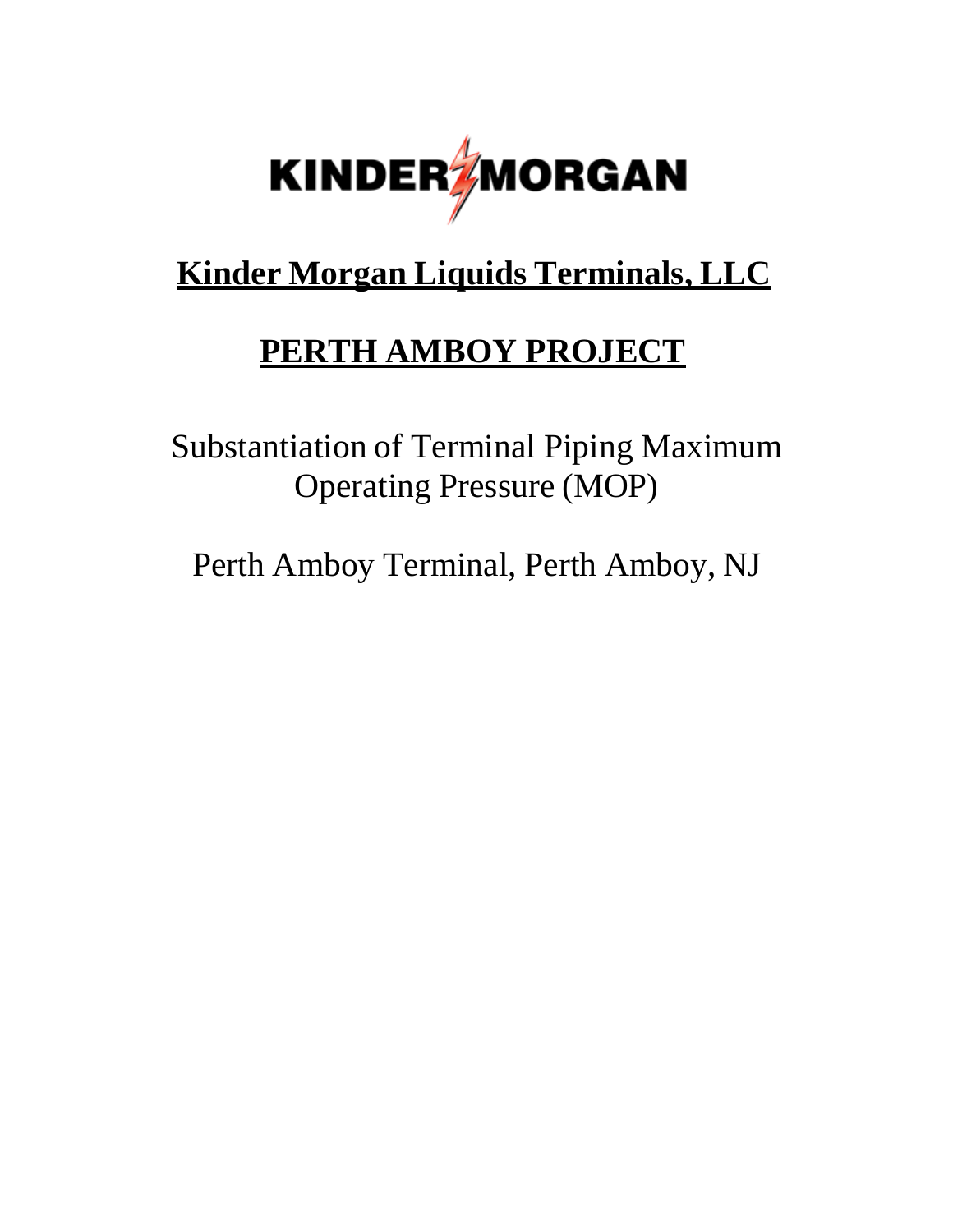## **1.0 APPLICABILITY**

Refined Products/Natural Gasoline.

## **2.0 PURPOSE AND SCOPE**

This document provides Kinder Morgan Liquids Terminals, LLC (KMLT) North East Region procedures for establishing and documenting MOP for each DOT jurisdictional segment of pipe at its terminal facility located in Perth Amboy, New Jersey (the Perth Amboy Project or Project), as required pursuant to the Consent Agreement and Order between PHMSA and KMLT regarding CPF No. 1-2011-5008, dated

The Project includes 22 piping segments, and will involve pressure testing each jurisdictional segment in order to substantiate MOP in accordance with the pipeline safety regulations, found at 49 C.F.R. Part 195. The Perth Amboy Terminal operates under an established MOP of 285 psi, based on maximum pressure rating of installed flanges. The following procedures and schedule is designed to substantiate the established MOP in accordance with 49 CFR Part 195. This procedure follows existing KMLT O&M Procedure T-O&M 1600 (Strength and Leak Testing) (attached), as applicable.

## **3.0 TESTING PROCEDURES**

KMLT will implement the following methods for executing the Project:

- 3.1 Identify line segments and internal design pressure
	- 3.1.1 Using Piping and Instrumentation Diagrams (P&IDs), break down piping systems or segment details, number of flanges, appurtenances, measurements, etc.
	- 3.1.2 Identify line segments for manageable testing.

3.1.3 Research and document to ensure that all pipe components of the line segment are capable of the target test pressures. (Refer to test pressures in 3.3.1)

3.2 Testing Preparation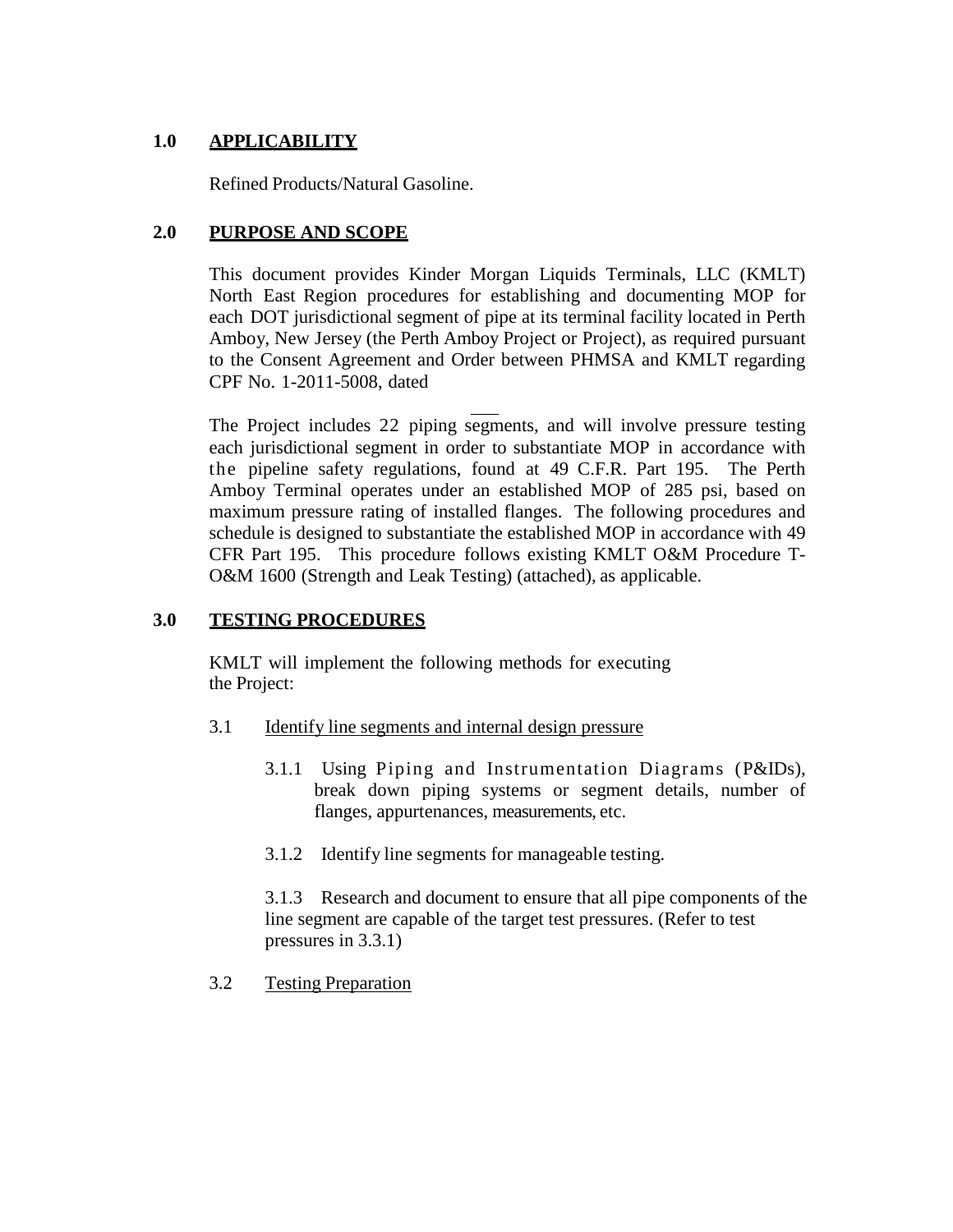- 3.2.1 Develop an air elimination procedure to mitigate risk of air being injected into tanks and potentially causing floating roof damage and/or sinking of roofs.
- 3.2.2 Assemble and issue specifications for piping, valves, blinds, fitting, flanges, gaskets, studs and nuts, etc.
- 3.2.3 Secure and/or have on stand-by replacements for piping, valves, fittings, gauges, gaskets, etc.
- 3.2.3 Evacuate line segments to appropriate storage tank.
- 3.2.4 Drain line segments of any residual products to vacuum trucks and into storage tanks.
- 3.2.5 Remove and plug all appurtenances on line segments, except for 1-2 low point drains.

3.2.6 Install slip blinds for segments to be tested. Employ Lock-Out Tag-Out.

- 3.2.7 Review contractor pressure test equipment calibration and verify equipment records.
- 3.3 Conduct pressure tests<sup>2</sup>

 $\overline{a}$ 

- 3.3.1 Conduct pressure tests at 1.25 x 285 psi or 357 psi for four hours for above- ground pipe and an additional four hours at 1.10 x 285 psi or 314 psi for underground pipe. Pressure test must be conducted in accordance with §195.304.
- 3.3.2 Use water as a test medium for each line segment.
- 3.3.3 Commence pressure test by slowly ramping up pressure in increments until the test pressure is met. Four hours at 357 psi and an additional four hours at 314 psi, depending on line segment. (Refer to calculations in 3.3.1)
- 3.3.4 Record pressure, ambient temperature and pipe temperature and monitor pressure changes.
- 3.3.5 Inspect line segment for leakage for the duration of the test.

<sup>2</sup> For a map showing the jurisdictional components of Respondent's system, see drawings entitled, "Kinder Morgan Perth Amboy, NJ, Liquids Terminal, Tank Field P&ID's," prepared by STV Incorporated, consisting of 41 sheets, dated May 6, 2013 (on file with PHMSA Eastern Region).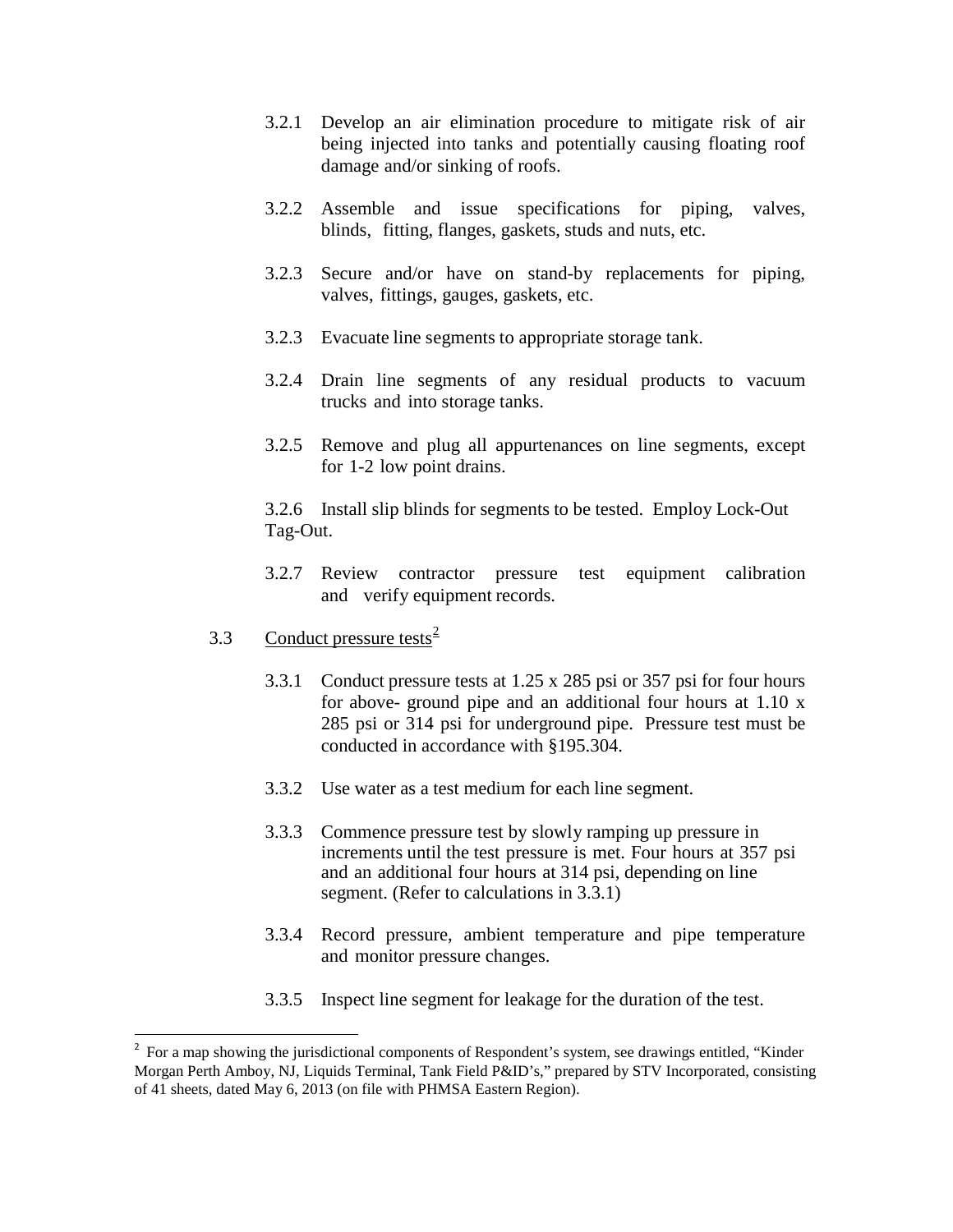3.3.6. If a leak and/or failure occur, then that line segment must be retested.

3.3.7 Evaluate chart recorder and check that the test meets 49 C.F.R. Part 195 requirements.

#### 3.4 Completion

3.4.1 Upon completion, begin system drain of test medium to vacuum trucks.

3.4.2 Place test medium in Baker style tanks for reuse in other pipe segments.

- 3.4.3 Dewater with nitrogen to remove as much water as possible from low point drains.
- 3.4.4 Re-install appurtenances on pipe segments, utilizing new Flexitallic gaskets and new nuts and bolts.
- 3.4.5 Remove Lock-Out Tag-Out controls and isolation blinds and return segment back to service.

#### **4.0 TESTING SAFETY**

- 4.1 Testing procedures should be in place to protect all employees, contractors, and members of the public, including "essential personnel" who are or might be in proximity to the facilities undergoing testing.
- 4.2 Maintaining a safe distance for everyone, or providing adequate barriers or other protections, if necessary to have personnel in the vicinity of the facilities being tested.
- 4.3 Everyone on site during the test must be informed of the procedures and a pre- start up safety review must be conducted.
- 4.4 The testing team should also be asked to survey the site to identify and remove, as appropriate, any loose material that might present a hazard in the event of failure.
- 4.5 Do not use swell plugs or plumber's plugs / night caps for performing pressure tests.

#### **5.0 PROJECT SCHEDULE**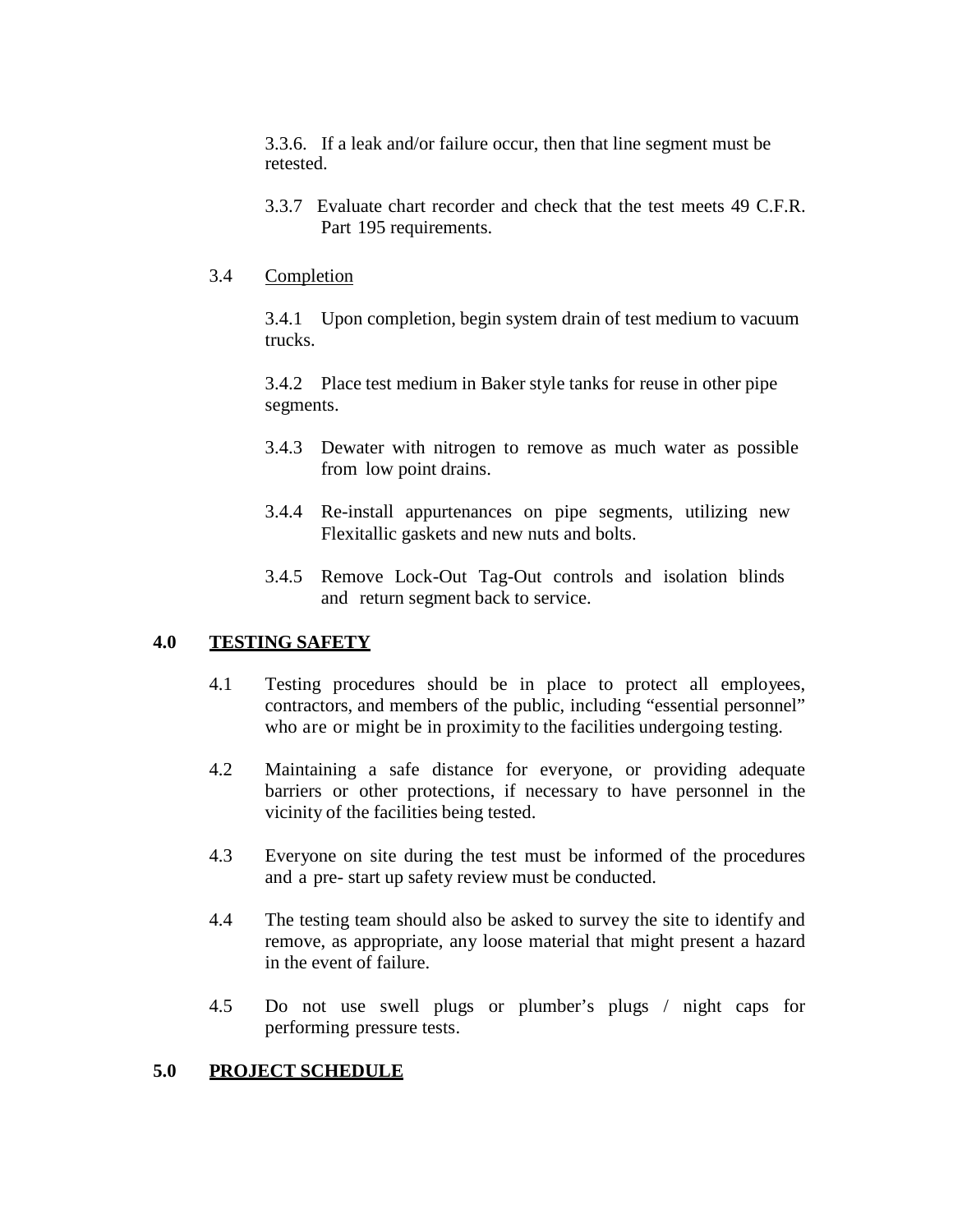KMLT has developed a schedule to complete all jurisdictional segment testing on the Perth Amboy Terminal by November 1, 2014. This schedule will best accommodate KMLT's efforts to conduct the work safely and with minimal fuel supply disruption to local markets. The following table reflects KMLT's projected schedule for segment testing, which will resume in the spring of 2013. Designation and sequencing of specific segments for testing during a given season will be at KMLT's discretion and guided by risk assessment principles. As outlined further below, KMLT will provide periodic progress reports to PHMSA so that the agency may track implementation of the Perth Amboy Project. In the first progress report, KMLT will also include documentation of the segments tested in 2012 for PHMSA's review.

| <b>Total Segments</b> | 2012<br><b>Segments</b> | 2013<br><b>Segments</b> | 2014<br><b>Segments</b> |
|-----------------------|-------------------------|-------------------------|-------------------------|
| 22                    | <b>Total:</b>           | <b>Total:</b>           | <b>Total:</b>           |
|                       | 3                       | 8                       | 11                      |
|                       |                         |                         |                         |

# **Proposed Perth Amboy Project Execution Plan**

#### **6.0 TRAINING**

Personnel performing the Project must meet the requirements of the KM Operator Qualification program.

#### **7.0 DOCUMENTATION**

Specific records identified in this section are to be retained in accordance with T-O&M Procedure 1404, Maps and Records and 49 C.F.R. Part 195.310.

# **7.1 Test Reporting**

Prepare a test report for every pressure test using T-OM1600-01, Pressure Test Report. This report will be a permanent record and may be used to satisfy regulatory agencies. Retain the test report for as long as the facility is in use.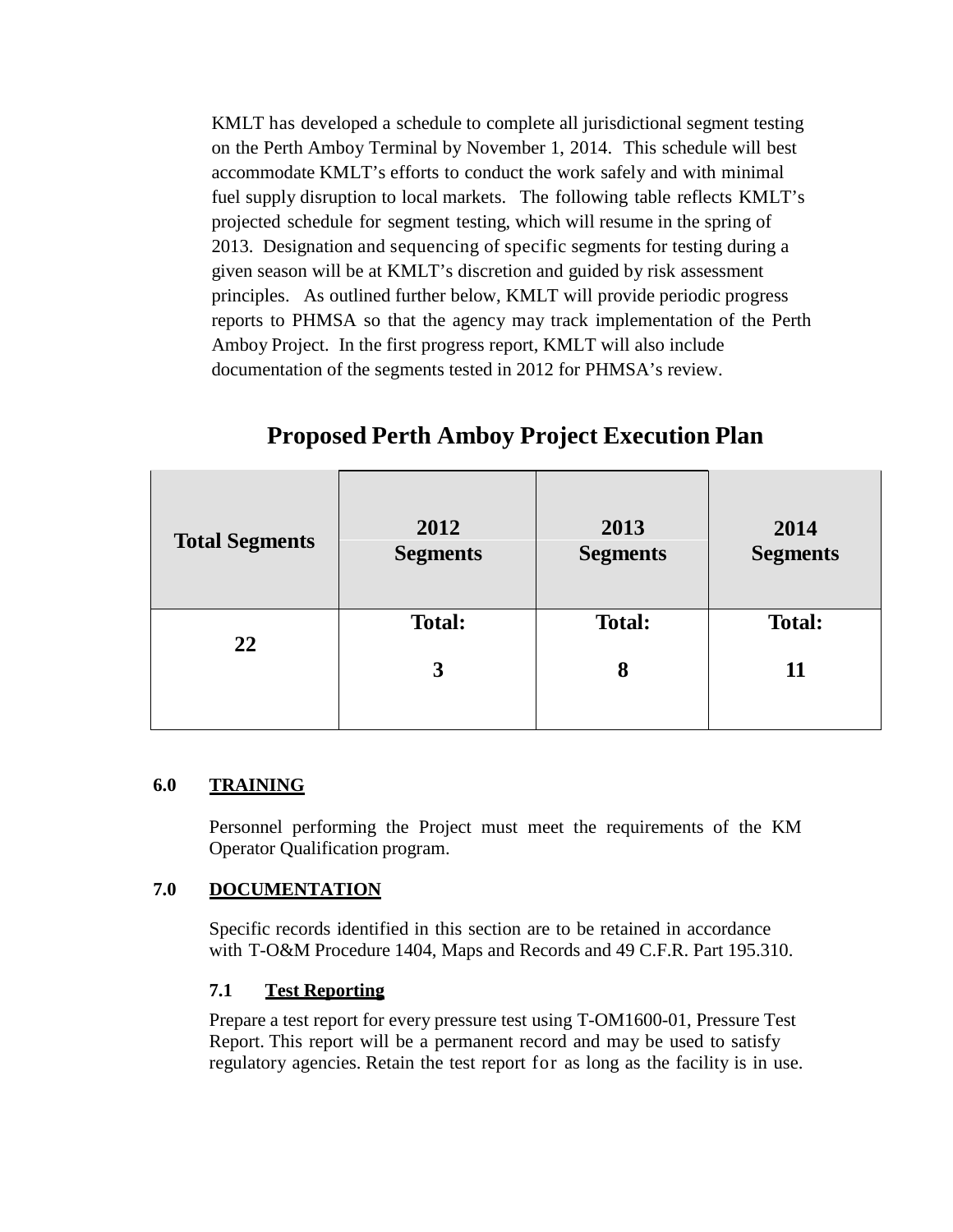Be sure that the data is complete, self-explanatory, and in accordance with 49 C.F.R. 195.310. Attach the following to the test report:

- 7.1.1 Pressure recording chart signed by the person responsible for making the test.
- 7.1.2 Temperature recording chart signed by the person responsible for making the test.

7.1.3 Dead weight gauges and pressure recorder calibration certification.

- 7.1.4 Where elevation difference in the section under test exceeds 100 feet, a profile of the pipeline that shows the elevation and test sites over the entire length of the test section.
- 7.1.5 Complete all sections of T-OM1600-01, Pressure Test Report. If a part of the form is not applicable, insert N/A (not applicable) so every section is completed. A company representative must sign all reports.

7.1.6 The "Pressure Test Report" shall contain the following information:

- Kinder Morgan's Business Unit's name.
- The name of the person responsible for making the test (Test Supervisor).
- The name of the test company used, if any (Test Contractor).
- The date and time of the test.
- The minimum test pressure.
- The test medium.
- A description of the facility tested and the test apparatus.
- A description of any pressure discontinuities, including test failures and temperature deviations that appear on the pressure recording charts.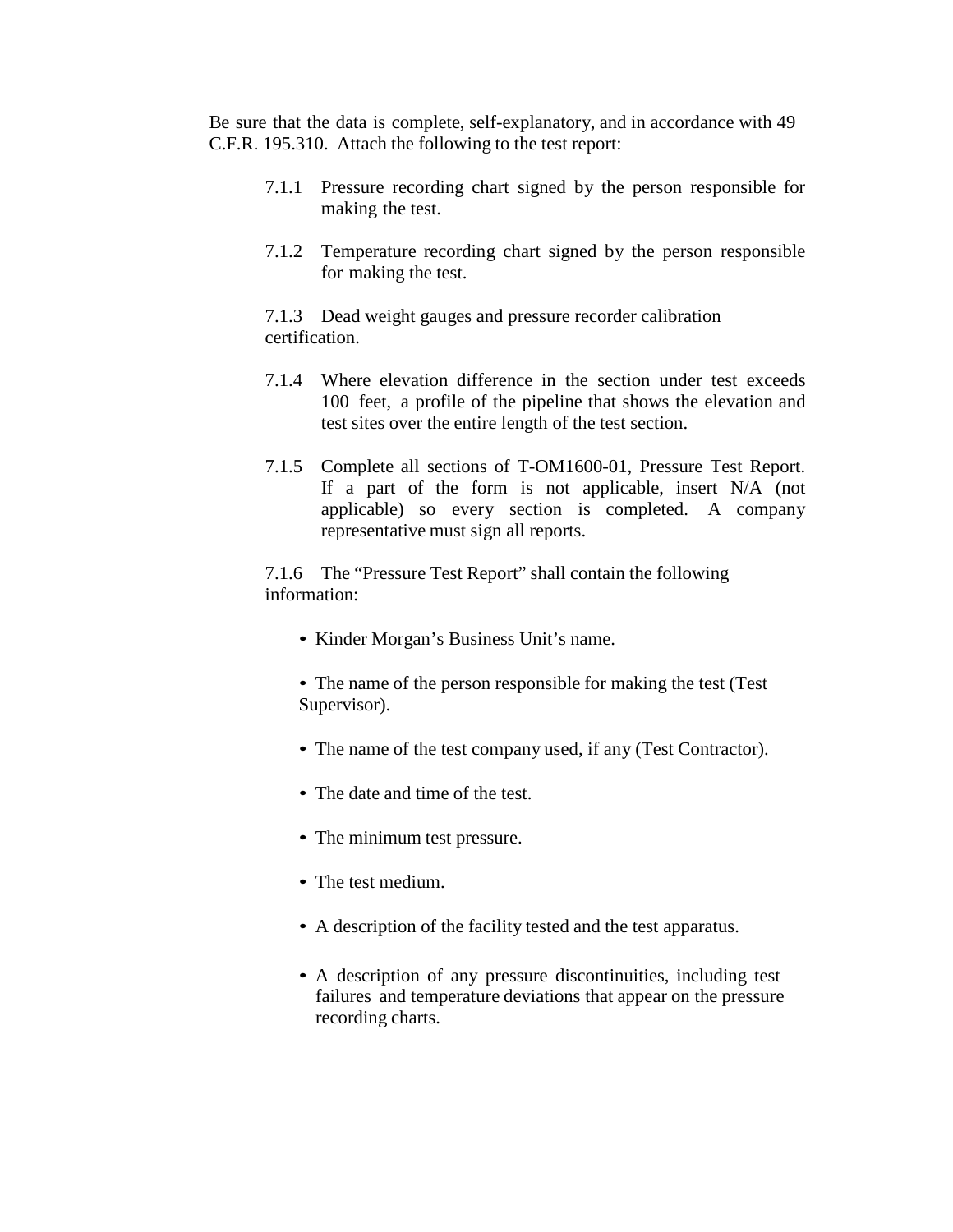#### **7.2 Additional Testing Reports**

In addition to the strength test report, complete the following if applicable when testing pipeline facilities:

- 7.2.1 T-OM200-02, Pipeline Inspection/Repair Report distribute as stated on form.
- 7.2.2 Retain Survey Notes: Include all pressure test report numbers in the survey notes. Forward completed notes to the project management group.

#### **7.3 PHMSA Reporting**

PHMSA has requested that KMLT provide progress reports and other opportunities for information-sharing during implementation of the Project.

- 7.3.1 Commencing no more than 90 days after the Effective Date of the Agreement and continuing every 90 days thereafter, until the Perth Amboy Project Completion Report, as described below, has been filed and accepted by PHMSA, KMLT will submit quarterly progress reports to PHMSA, describing all work performed during the preceding quarter and the safety impacts and implications of the Perth Amboy Project to date. The quarterly reports will include a segment completion inventory spreadsheet, attached as Attachment A.
- 7.3.2 Within 90 days after completion of the Perth Amboy Project. KMLT will file a Perth Amboy Project Completion Report with the Director. Said report will contain, at minimum, the following information:
	- A detailed description of the work performed, as implemented;
	- The total itemized costs of the work performed; and
	- Certification that the works has been implemented pursuant to the provisions of the Project plan.
	- Verification that all jurisdictional assets have been pressure tested.
- 7.3.3 All reports, including the Perth Amboy Project Completion Report, shall be submitted to the Director. As the person responsible for monitoring Respondent's compliance with the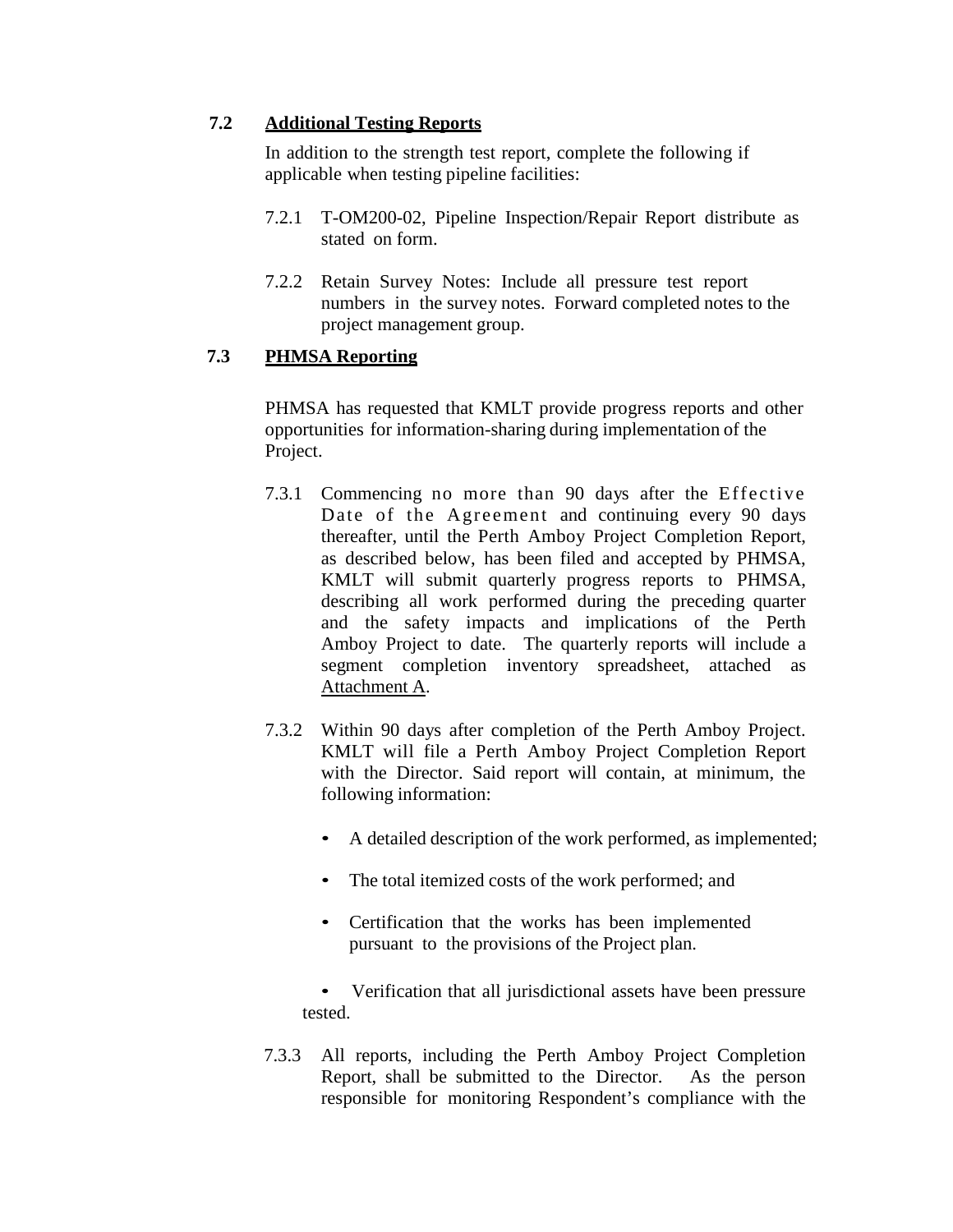terms of this Agreement, the Director may request any additional documentation, studies, or reports reasonably necessary to verify compliance with the terms of the Project plan.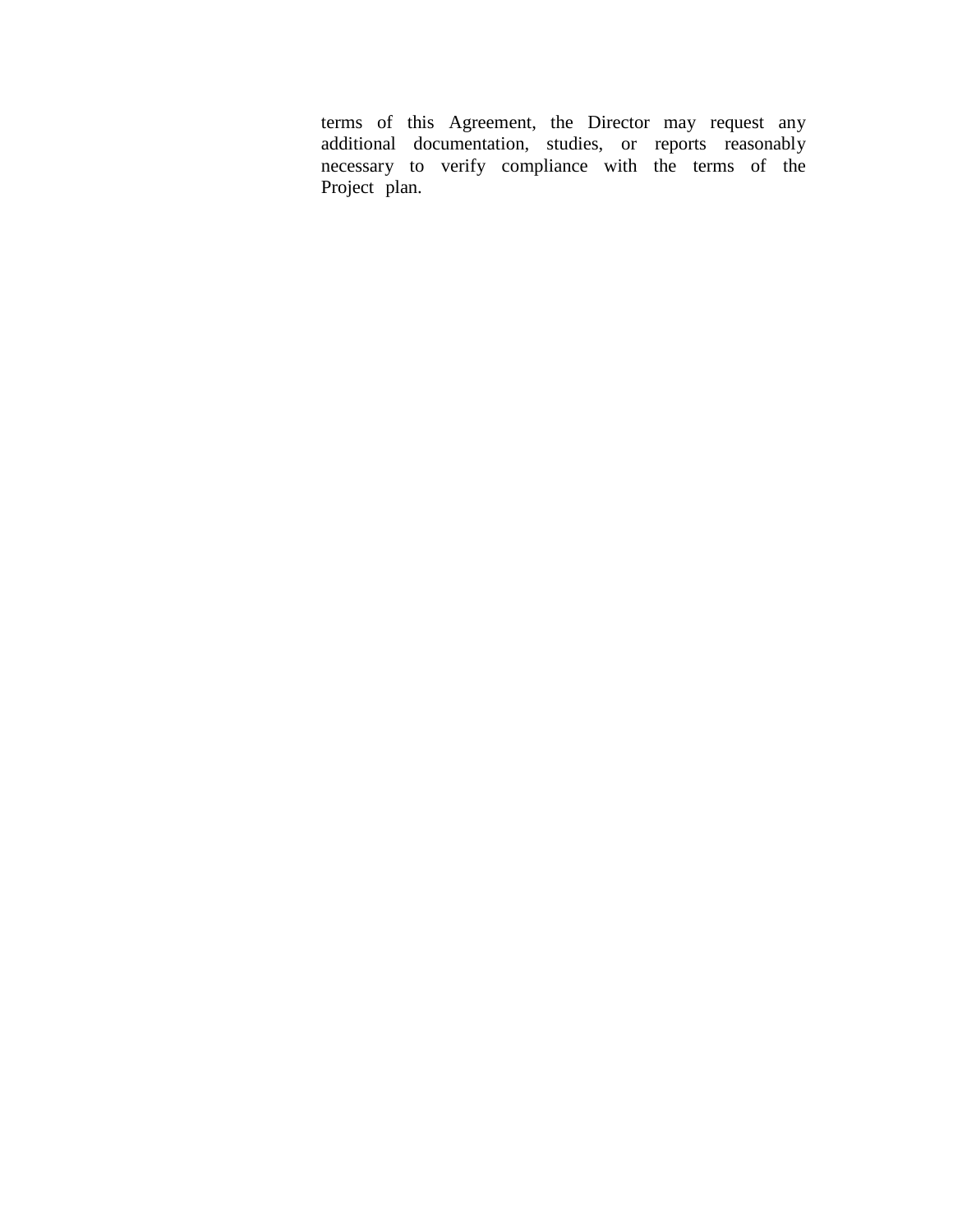# **ATTACHMENT A**

## **QUARTERLY PROGRESS REPORT**

# *[DATE]*

## **Kinder Morgan Liquids Terminals, LLC**

# **Terminal Maximum Operating Pressure (MOP) Substantiation Project**

# **PERTH AMBOY TERMINAL, PERTH AMBOY, NJ**

| Segment | P&ID           |                  |             | <b>Test Pressure</b> |                    |
|---------|----------------|------------------|-------------|----------------------|--------------------|
| Name    | <b>Numbers</b> | <b>Test Date</b> | Pass / Fail | (psi)                | <b>Test Medium</b> |
|         |                |                  |             |                      |                    |
|         |                |                  |             |                      |                    |
|         |                |                  |             |                      |                    |
|         |                |                  |             |                      |                    |
|         |                |                  |             |                      |                    |